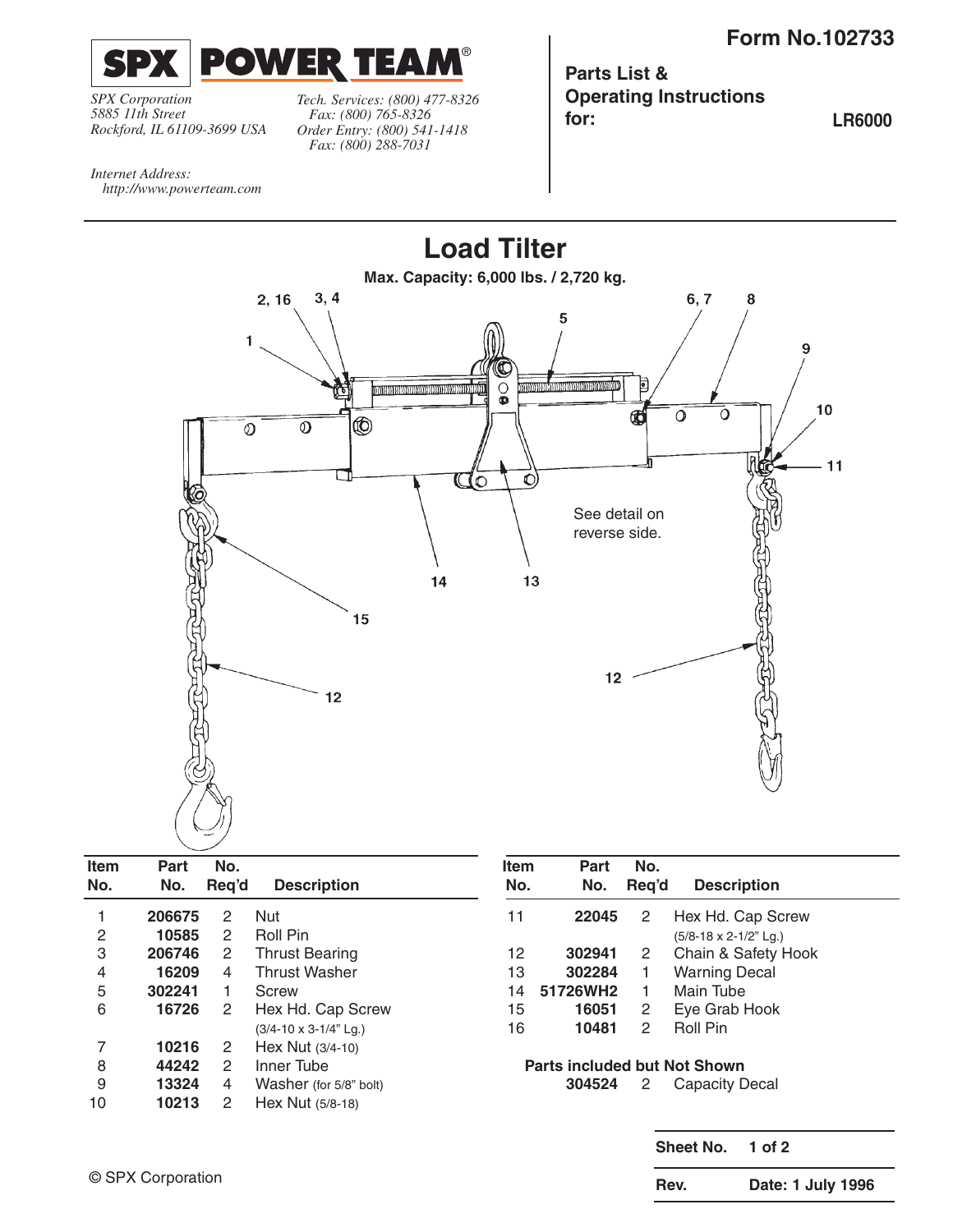

### **LOAD TILTER BODY-END VIEW**

Note: Grease bearings (Item 10) before assembly.

| Item<br>No. | <b>Part</b><br>No. | No.<br>Reg'd | <b>Description</b>           | <b>Item</b><br>No. | Part<br>No. | No.<br>Req'd | <b>Description</b>    |
|-------------|--------------------|--------------|------------------------------|--------------------|-------------|--------------|-----------------------|
|             | 206679             |              | Anchor Shackle               | 11                 | 206680      | 2            | Spacer                |
| 2           | 12330              | 2            | Locknut (for 3/4" bolt)      | 12                 | 206681      | 4            | Inner Bearing Race    |
| 3           | 12004              | 2            | Washer (for 1/2" bolt)       | 13                 | 13894       | 2            | Hex Hd. Cap Screw     |
| 4           | 10075              | 2            | Hex Hd. Cap Screw            |                    |             |              | (1/2-13 x 3-3/4" Lg.) |
|             |                    |              | $(1/2 - 13 \times 3/4"$ Lg.) | 14                 | 302225      | 2            | Wear Pad              |
| 5           | 10204              |              | Hex Nut $(3/8-16)$           | 15                 | 44240       | 2            | Side Plate            |
| 6           | 206678             |              | Spacer                       | 16                 | 144493      |              | Hex Hd. Cap Screw     |
|             | 202173             |              | <b>Trade Name Decal</b>      |                    |             |              | (3/8-16 x 3-3/4" Lg.) |
| 8           | 302240             | 2            | Roller                       | 17                 | 302244      |              | <b>Screw Block</b>    |
| 9           | 15013              | 2            | Locknut (1/2-13)             | 18                 | 302242      |              | <b>Pin</b>            |
| 10          | 209692             | 4            | Needle Bearing               | 19                 | 10303       | 4            | O-Ring                |